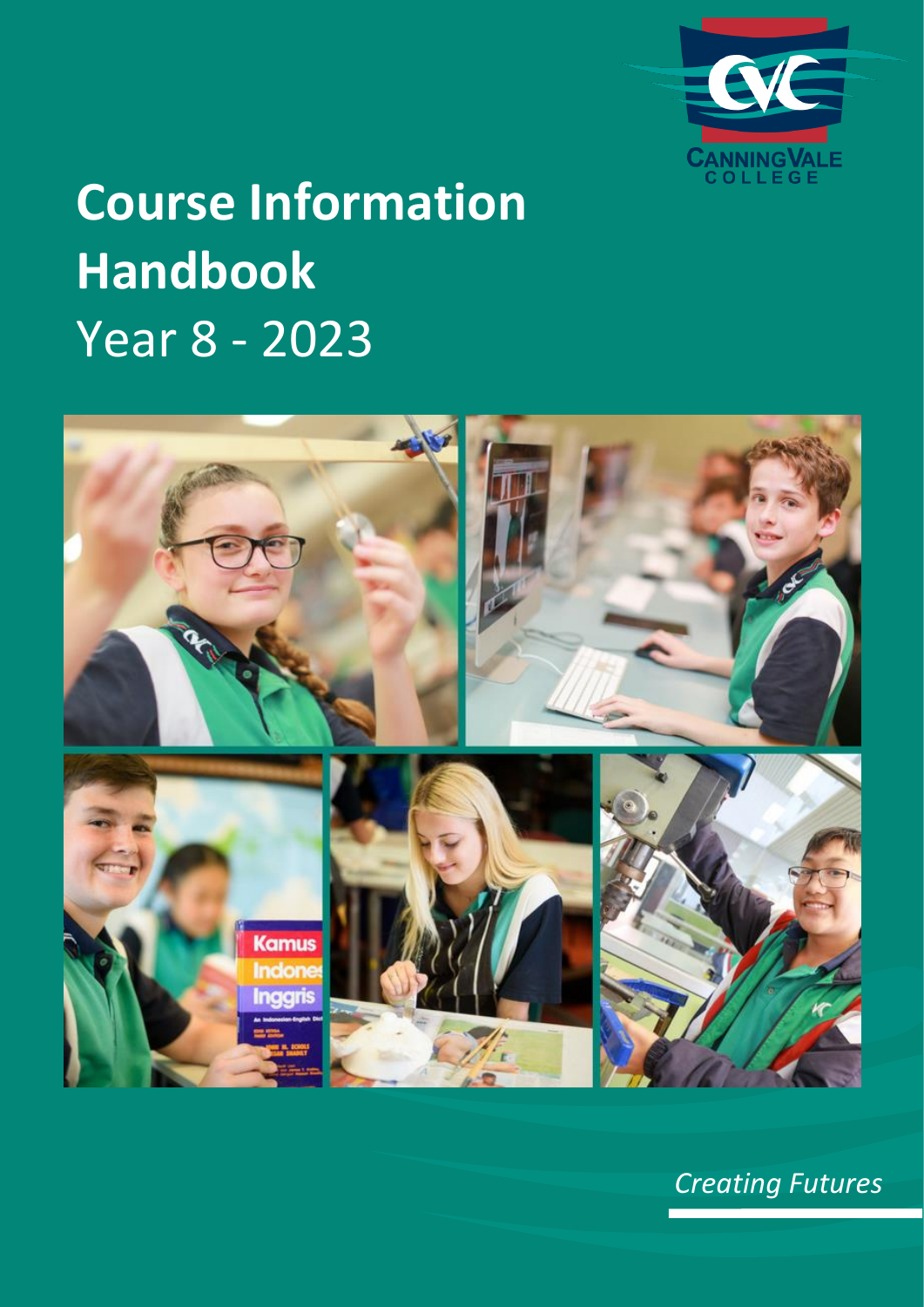# **Curriculum Overview**

In Year 8 all students will have exposure to every learning area. Students will have timetabled classes in Maths, English, Science, Humanities, Physical Education and Health. Students will continue with the same language that they studied in Year 7 for the year (Italian or Indonesian). The Technologies, Digital Technologies and The Arts subjects will be rotated over Years 7 and 8 to achieve the correct subject balance to meet SCSA (School Curriculum and Standards Authority) requirements, and to give exposure to as many subjects and contexts as possible. The table below outlines the Year 8 timetable.

| <b>Learning Area</b>                  | Sessions of Study Per Week (1 Session = 64mins) |
|---------------------------------------|-------------------------------------------------|
| <b>Compulsory Subjects</b>            | <b>21 Sessions</b>                              |
| English                               | 4 sessions                                      |
| <b>Mathematics</b>                    | 4 sessions                                      |
| <b>Humanities and Social Sciences</b> | 4 sessions                                      |
| Science                               | 4 sessions                                      |
| Languages (Italian or Indonesian)     | 2 sessions                                      |
| <b>Physical Education</b>             | 2 sessions                                      |
| Health                                | 1 sessions                                      |
| <b>Technologies</b>                   | 2 sessions                                      |
| <b>The Arts</b>                       | 2 sessions                                      |
| <b>Total Overall Hours</b>            | <b>25 Sessions</b>                              |

The information included in this handbook gives an overview of the subjects which students will be studying in 2023.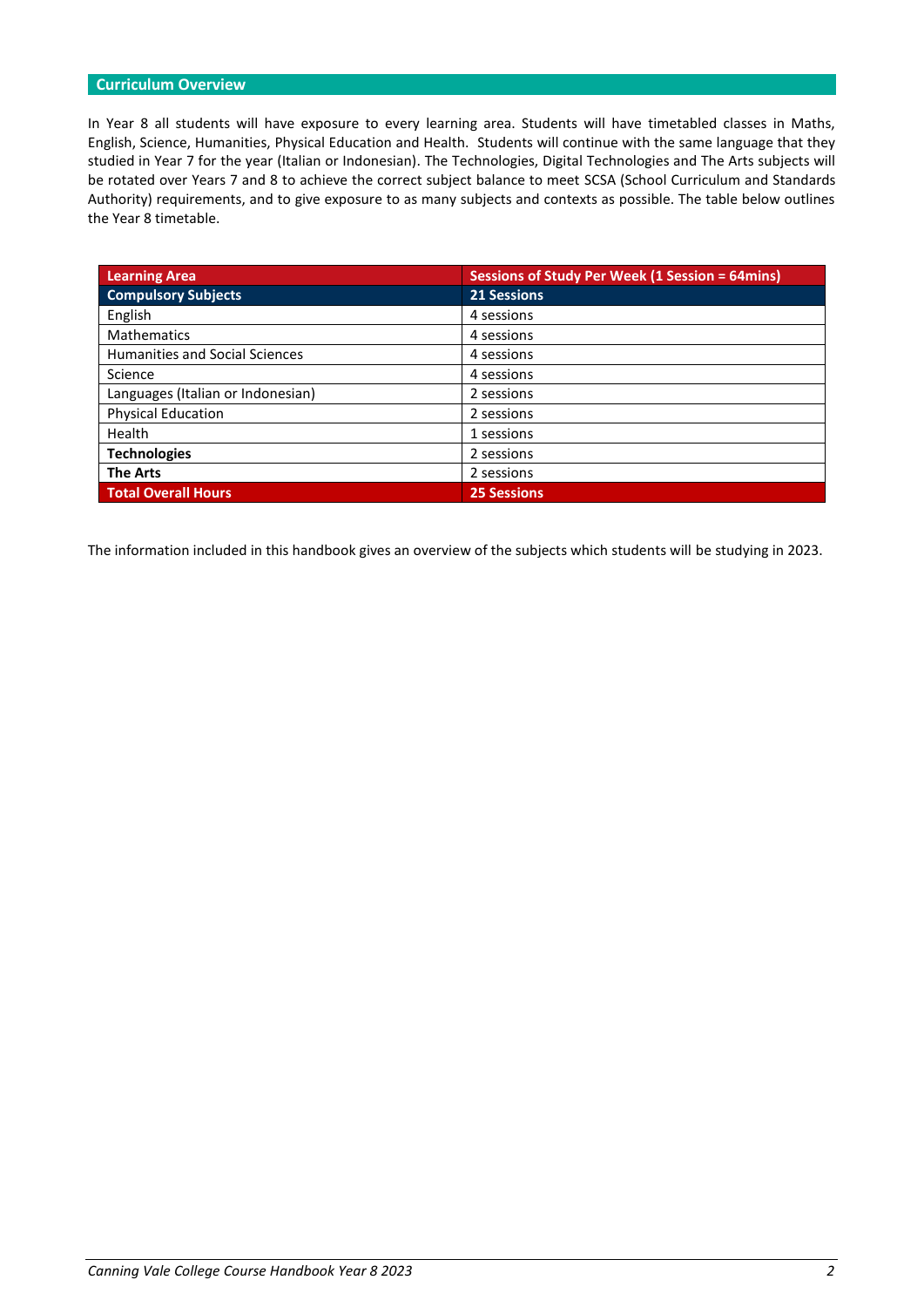# **THE ARTS LEARNING AREA**

# **The Arts Specialist Program**

## **This is a year-long invitation only course.**

Interested students are required to submit an Expression of Interest Form and then take part in testing and portfolio interviews. From this, successful applicants are invited to join The Arts Specialist Program.

# **STRUCTURE**

All programs for the Arts Extension Program are specifically designed to extend the student, and enhance their experience with ALL arts areas, in a focused, targeted curriculum. Below are structures for the Arts students involved in specialist learning across multiple contexts. Students involved will take part in all arts areas but in a manner that focuses more on practical making elements, with minor focuses on performative requirements. This setup exemplifies SCSA's (School Curriculum and Standards Authority) recent changes to curriculum, providing students with a broad spectrum of experience within the arts in the first two years of secondary schooling before entering more focused approaches as time progresses. Students involved work cooperatively with all members across the broad Arts community at CVC, over multiple contexts and year levels, contributing to larger scale school productions and events.

All Arts Specialist students will also have access to full day workshops led by an expert in the field, organised on an ad hoc basis, as well as exclusive access to Arts software, such as Adobe Production Suites, and other programs to provide a comprehensive Arts/ICT experience for students.

## **SEMESTER 1**

#### **Visual Arts Enrichment**

Entering the second year of the program students will continue their studies in Visual Arts, again accessing aforementioned specialist tutors, curriculum, and external opportunities to interact and develop knowledge of the Arts in Australia and Internationally.

#### **SEMESTER 2**

#### **Drama Art Extension: Stage and Prop Design, SFX Makeup**

Year 8 students will also undertake a semester of Drama Arts extension which will focus again on the more practical elements of Drama. For example, students will develop knowledge and abilities in Prop design and construction, explore SFX makeup and its' ability to convey/enhance meaning in drama productions. Other areas of focus will be stage design and character development.

## **Visual Art**

In Visual Art, students will have the opportunity to use and apply visual art language and increasing complex artistic conventions as they create their own 2D and/or 3D artwork based on a range of stimuli from portraits to still life to landscapes. Their projects will encourage and develop their ability to respond to their own artwork and the work of others. Studio areas may include drawing, painting, printmaking, ceramics and sculpture. Students will have the opportunity to have their work displayed in our gallery space throughout the year.

#### **Media Studies**

This practical course will expand on the knowledge students have about the communication model and how to explore different viewpoints in contemporary media. Students will develop skills in planning and creating their own media work plus develop the language and skills to respond to their own work and the work of others. Students continue building skills in visual literacy and photography. Students will be introduced to design processes, including storyboarding, through to filming and editing, to adding special effects using the green screen in our purpose built Media Studio.

Students work as a team, follow timelines, and use processes and strategies to ensure safe and responsible use of media equipment.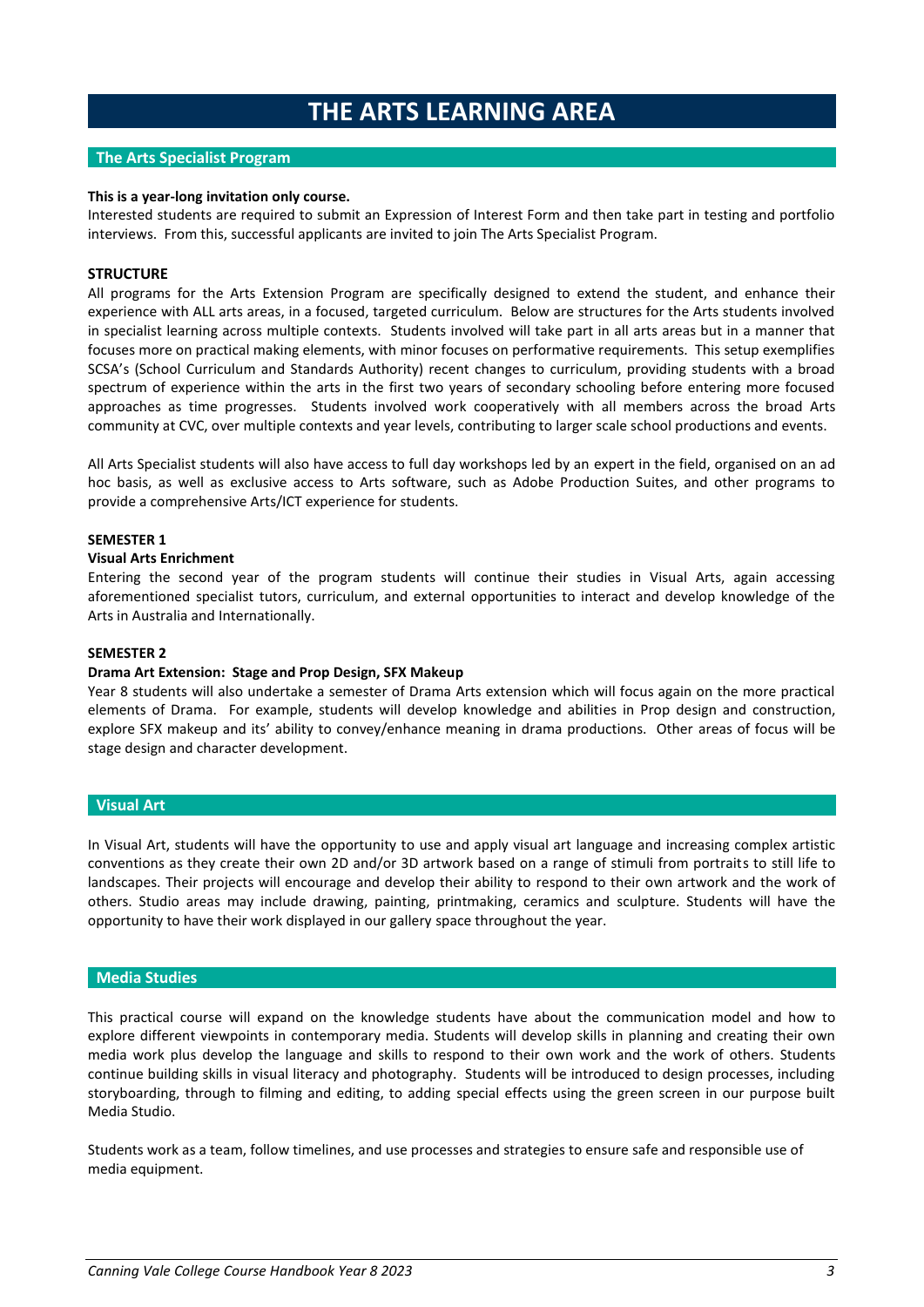#### **Drama - Theatre Experience**

"All the worlds a stage." Explore the world of drama and theatre in this 'taster' course. Activities include improvisation-based games, mime, pantomime, and voice to help build confidence to perform on the stage. Students will develop short plays and fractured fairy tales in our wonderfully equipped Performing Arts Centre. This program may include a professional theatre company production incursion and will incur a charge. This course is great to assist students in gaining confidence in public speaking and as preparation for those wishing to enrol in drama in upper school to have the opportunity to participate in Festivals and School Productions.

#### **Circus**

In this course students will be developing and exploring circus and self-management skills, develop an understanding of stage practices, learning to engage audiences, develop safe practices, work in a team and performing. As part of this course students will receive an overview of the performing arts with a focus on the skills needed to perform in a circus team.

#### **Dance**

In this course students will learn about dance and performance skills. Students will be given the opportunity to develop skills in body awareness, balance, flexibility, co-ordination and stamina. This course will be focusing on a range of dance styles. Students will have the opportunity to perform before audiences. This course will be great preparation for students wishing to enrol in Dance in upper school.

#### **General Music**

Music making using software, and recording and mixing music are presented over a semester in sequence. The courses are designed to provide an introduction to concepts related to contemporary music production, in a practical and interactive way. The courses promote exploration and creativity using current music technology. Learning topics covered include: using simple loops, production analysis, producing, midi introduction, balancing instruments, making music using software, music production, mixing and editing. **Some musical background is required for this subject. School of Instrumental Music (SIM) students who are not successful in being offered a place in our Specialist Music Program will be placed in this course to continue their SIM lessons.**

## **Specialist Music Program (by application only - selection process applies)**

Year 8 students who are accepted into the Specialist Music Program will have music classes for 2 sessions per week for the full year, plus some additional lessons and rehearsals will occur outside of normal school hours. Students enrolled in this course are expected to attend and participate in all the musical activities organised. SIM music is separate to the Specialist Music Program. Students can do both.

# **TECHNOLOGIES LEARNING AREA**

#### **Design and Technologies – Food Specialisations**

This course is a semester long course with students experiencing food preparation techniques. Students will develop skills in food handling and preparation. Students will address healthy eating and a balanced diet for adolescence.

#### **Design and Technologies – Materials and Technologies Specialisations**

A practical based subject designed to provide students with the opportunity to develop skills in a variety of disciplines such as woodwork, metalwork, jewellery making, plastics and building construction. Focusing primarily in the development of production skills, this subject will provide students with hands-on experience working with woods, metals, plastics and construction materials to develop skills in the design and fabrication of various projects and to